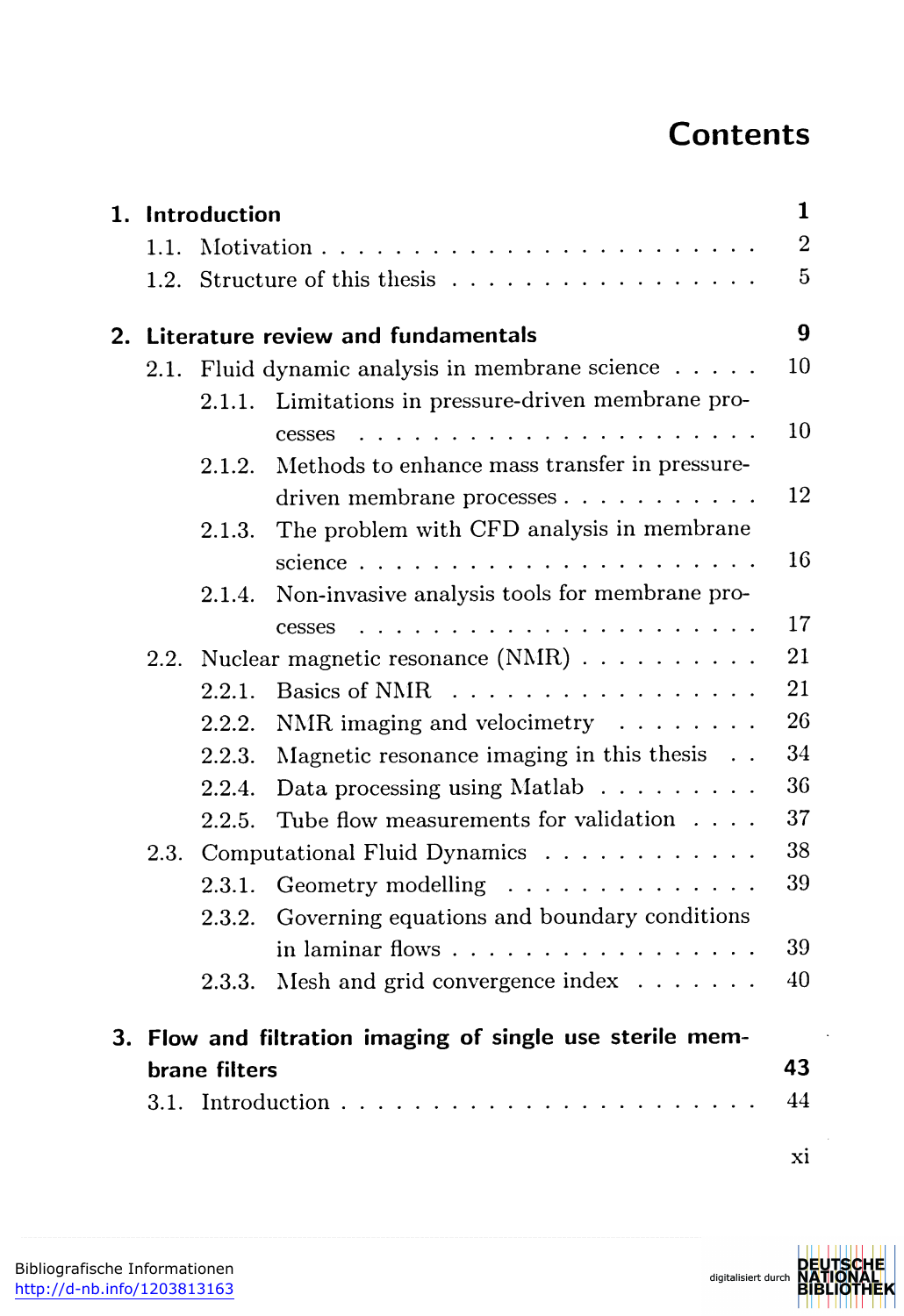Contents

| Contents |        |                                                            |    |
|----------|--------|------------------------------------------------------------|----|
|          |        |                                                            |    |
| 3.2.     |        | Materials and methods                                      | 45 |
|          | 3.2.1. | Dead-end filtration module                                 | 45 |
|          | 3.2.2. | Model suspension $\ldots \ldots \ldots \ldots \ldots$      | 46 |
|          | 3.2.3. | Experimental setup and filtration procedure.               | 47 |
|          | 3.2.4. |                                                            | 48 |
|          | 3.2.5. | Calculations used for flow analysis                        | 49 |
| 3.3.     |        | Results and discussion                                     | 52 |
|          | 3.3.1. | Interior structure of the sterile membrane filter          | 54 |
|          | 3.3.2. | Influence of module design on filtration perfor-           | 54 |
|          |        | 3.3.3. Locally resolved flux shows the active mem-         |    |
|          |        |                                                            | 58 |
|          | 3.3.4. | Impact of silica particles on cake layer evolu-            |    |
|          |        | tion and permeation $\dots \dots \dots \dots$              | 60 |
|          | 3.3.5. | Influence of drag and gravitational force on               |    |
|          |        | particle deposition $\ldots \ldots \ldots \ldots$          | 64 |
|          |        |                                                            | 67 |
|          |        |                                                            |    |
|          |        | 4. Header design determines dialysis module properties     | 69 |
| 4.1.     |        |                                                            | 70 |
| 4.2.     |        | Materials and methods                                      | 73 |
|          | 4.2.1. | Polyflux 2H and end cap design                             | 73 |
|          | 4.2.2. | Filtration experiments and UV vis analysis                 | 75 |
|          |        | 4.2.3. Flow-MRI experiments                                | 76 |
|          |        | 4.3. Results and discussion                                | 77 |
|          |        | 4.3.1. Flow distribution in the original and redesigned    |    |
|          |        | end cap $\ldots \ldots \ldots \ldots \ldots \ldots \ldots$ | 77 |
|          |        | 4.3.2. Enhanced HPTS dye uptake                            | 82 |
|          |        | 4.3.3. Flow distribution optimization based on CFD         |    |
|          |        | simulations $\ldots \ldots \ldots \ldots \ldots \ldots$    | 83 |
|          |        |                                                            | 85 |
|          |        |                                                            |    |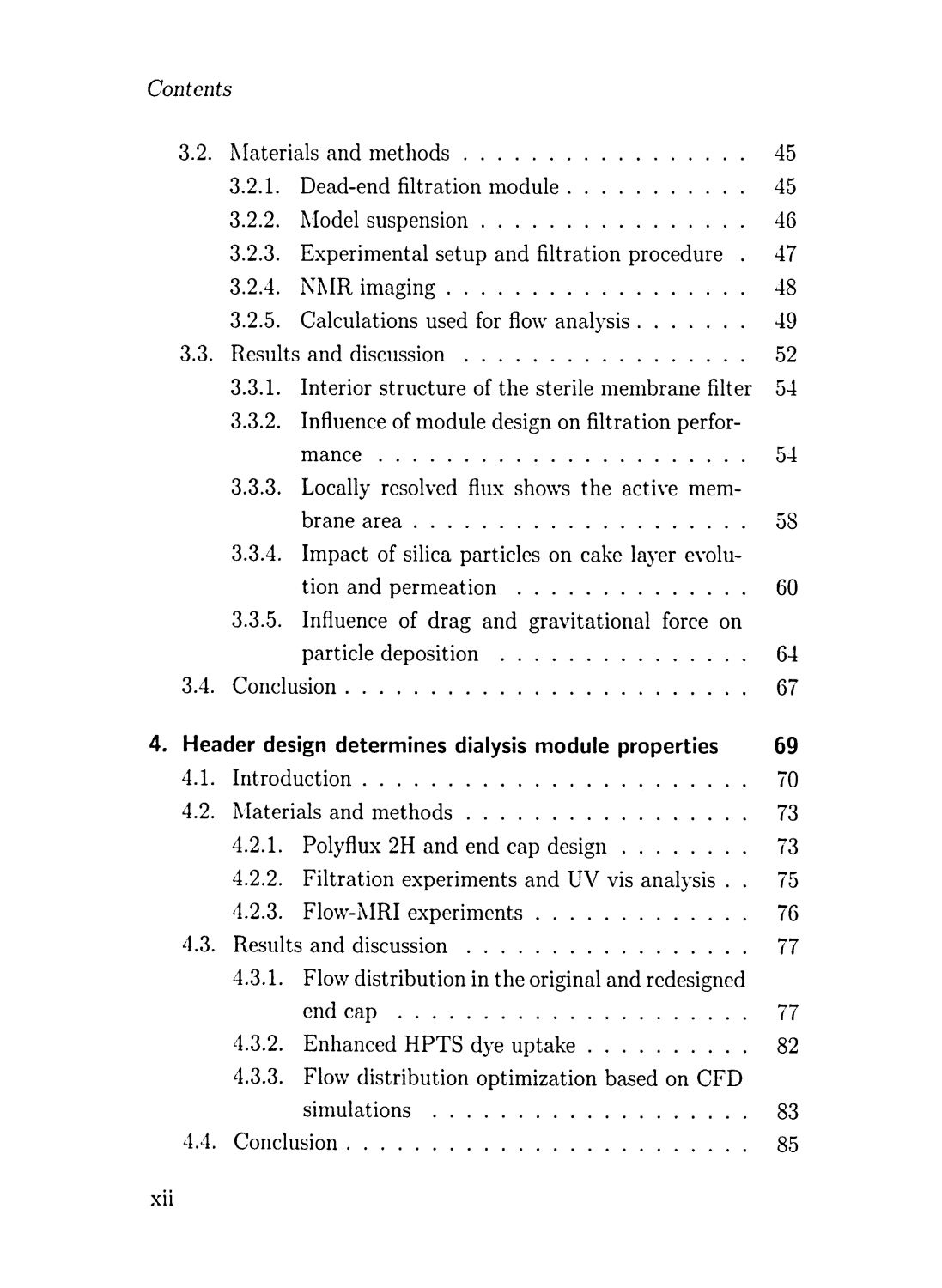|      |                                                         | 5. Flow-MRI analysis of tubular membranes                        | 87  |
|------|---------------------------------------------------------|------------------------------------------------------------------|-----|
|      |                                                         | 5.1. Fouling minimization at membranes having a 3D sur-          |     |
|      |                                                         | face topology $\ldots \ldots \ldots \ldots \ldots \ldots \ldots$ | 88  |
|      | 5.1.1.                                                  |                                                                  | 88  |
|      | 5.1.2.                                                  | Materials and methods                                            | 89  |
|      | 5.1.3.                                                  | Results and discussion                                           | 96  |
|      |                                                         |                                                                  | 110 |
|      | 5.2. Shell flow development in tubular membrane modules |                                                                  | 112 |
|      | 5.2.1.                                                  | Introduction $\ldots \ldots \ldots \ldots \ldots \ldots$         | 112 |
|      | 5.2.2.                                                  |                                                                  | 112 |
|      |                                                         |                                                                  | 118 |
|      |                                                         | 6. The effectiveness of backwashing in multi-bore fibers         | 119 |
|      |                                                         |                                                                  | 120 |
| 6.2. |                                                         | Materials and methods                                            | 122 |
|      | 6.2.1.                                                  | Multi-bore membrane                                              | 122 |
|      | 6.2.2.                                                  | Filtration and backwashing procedure $\ldots$ .                  | 122 |
|      |                                                         | 6.2.3. Flow-MRI procedure and data processing $\ldots$           | 124 |
|      |                                                         | 6.3. Results and discussion $\ldots \ldots \ldots \ldots \ldots$ | 125 |
|      |                                                         | 6.3.1. Uneven flow distribution and transport paths              |     |
|      |                                                         | during filtration and backwashing $\ldots \ldots \ldots$ 125     |     |
|      |                                                         | 6.3.2. Cleaning effectiveness is a function of back-             |     |
|      |                                                         | washing flux and position $\ldots \ldots \ldots \ldots 131$      |     |
|      |                                                         | 6.3.3. Flux orientation determines the deposition of             |     |
|      |                                                         | silica particles in cross-flow filtration $\ldots$ . 136         |     |
|      |                                                         |                                                                  |     |
|      |                                                         | 7. 3D MRI velocimetry of 3D-printed staggered herring-           |     |
|      | bone mixers                                             |                                                                  | 139 |
|      |                                                         |                                                                  | 140 |
|      |                                                         |                                                                  |     |